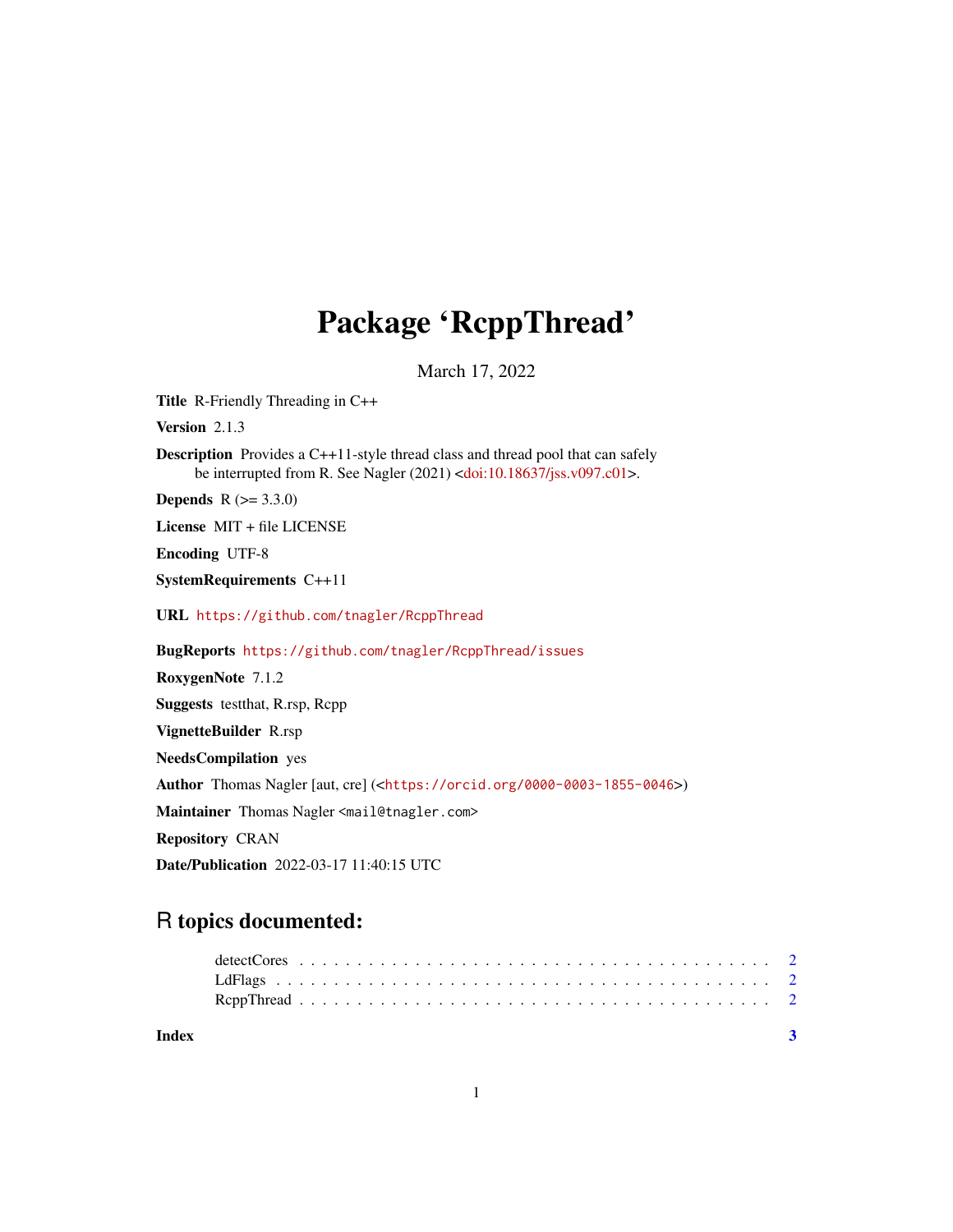<span id="page-1-0"></span>

#### Description

Detects the number of (logical) CPU cores.

#### Usage

detectCores()

LdFlags *Get portable linker flags for libraries building on RcppThread*

#### Description

To be used in Makevars on Linux and OSX. Returns a string with linker flags for pthread and libatomic, if available.

#### Usage

LdFlags()

#### Details

Use as 'PKG\_LIBS = \$R\_HOME/bin/Rscript -e 'RcppThread::LdFlags()'.

RcppThread *R-friendly C++11 threads*

#### Description

Provides a C++11-style thread class and thread pool that can safely be interrupted from R.

#### References

Nagler, T. (2021). "R-Friendly Multi-Threading in C++." *Journal of Statistical Software, Code Snippets*, *97*(1), 1-18. doi: [10.18637/jss.v097.c01.](https://doi.org/10.18637/jss.v097.c01)